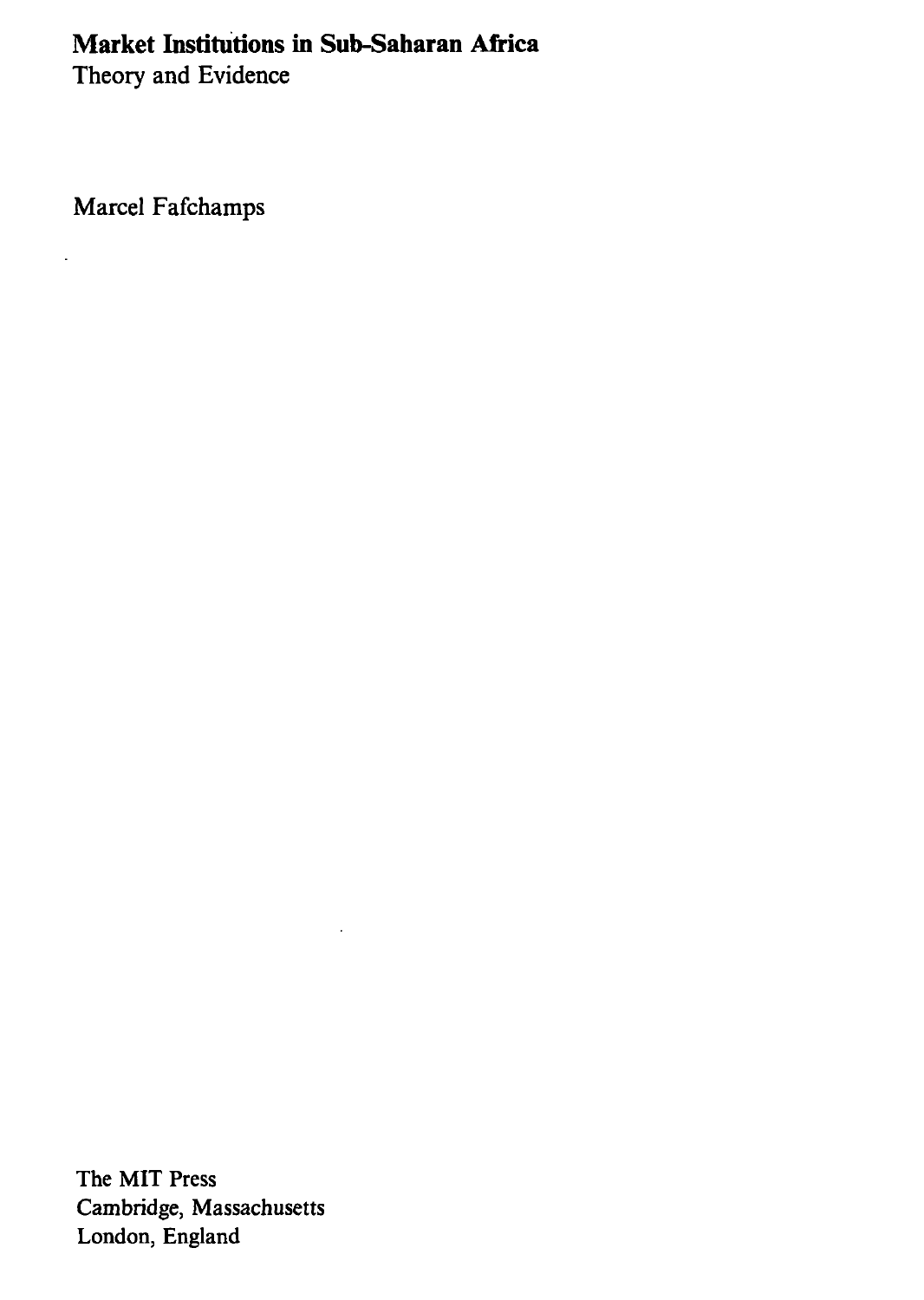## Contents

|     | Preface                                                         | XV |
|-----|-----------------------------------------------------------------|----|
| I   | <b>ISSUES AND DATA</b>                                          | 1  |
| 1   | <b>Markets and Traders</b>                                      | 3  |
| 1.1 | <b>Allocation and Markets</b>                                   | 5  |
| 1.2 | Transactions Costs and Markets in Africa                        | 8  |
| 1.3 | The Role of Traders                                             | 12 |
| 1.4 | <b>Trust and Relationships</b>                                  | 13 |
| 1.5 | Reputation                                                      | 15 |
| 1.6 | Social Network Based Exchange                                   | 17 |
| 2   | <b>Market Transactions as Contracts</b>                         | 23 |
| 2.1 | The Enforcement of Contracts                                    | 23 |
| 2.2 | A Formal Model of Contract Enforcement                          | 25 |
| 2.3 | Recourse to Legal Institutions                                  | 29 |
| 2.4 | Adverse Selection, Statistical Discrimination, and Moral Hazard | 31 |
| 2.5 | Excusable Breach, Risk Sharing, and Implicit Contracts          | 33 |
| 2.6 | <b>Trust and Reputation</b>                                     | 36 |
| 2.7 | <b>Empirical Relevance</b>                                      | 37 |
| 3   | The Data                                                        | 39 |
| 3.1 | The Manufacturing Panel Surveys                                 | 39 |
| 3.2 | The Case Study Surveys                                          | 42 |
| 3.3 | The Agricultural Trader Surveys                                 | 45 |
| 3.4 | Conclusion                                                      | 47 |
| п   | <b>CONTRACT ENFORCEMENT</b>                                     | 49 |
| 4   | Evidence from Case Studies in Ghana, Kenya, and Zimbabwe        | 53 |
| 4.1 | Case Studies in Ghana and Kenya                                 | 53 |
|     | 4.1.1<br><b>Payment Problems</b>                                | 54 |
|     | 4.1.2 Response to Payment Delays                                | 57 |
|     | 4.1.3 Delivery Problems                                         | 59 |
|     | 4.1.4 Input Quality Problems                                    | 62 |
|     | 4.1.5<br>Dealing with Problematic Suppliers                     | 63 |
|     | 4.1.6 Payment to Suppliers (Kenya Only)                         | 64 |
|     |                                                                 |    |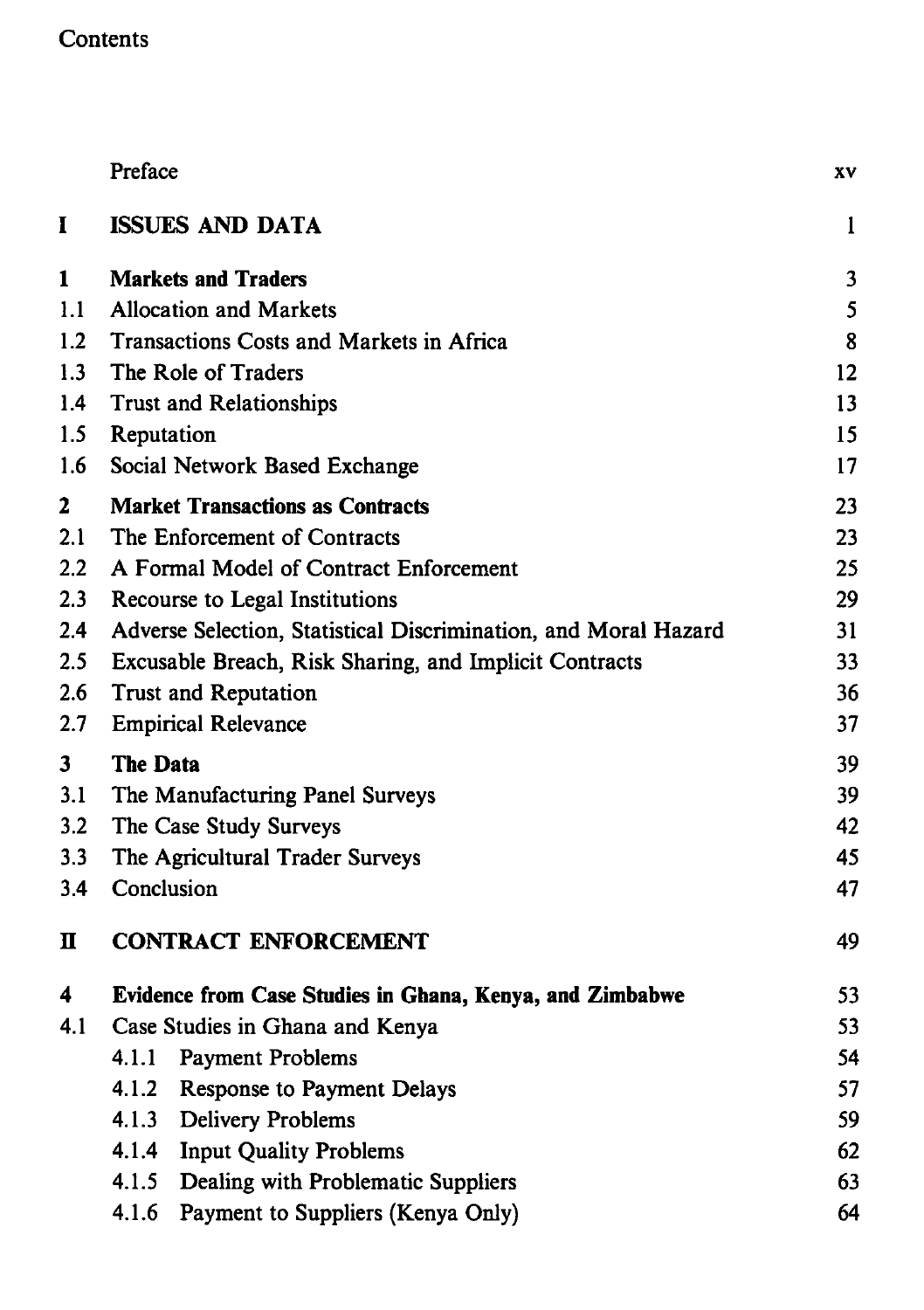|              | 4.1.7 Recourse to Legal Institutions                             | 66  |
|--------------|------------------------------------------------------------------|-----|
|              | 4.1.8 Responses to Contractual Risk                              | 68  |
| 4.2          | Case Study in Zimbabwe                                           | 72  |
|              | 4.2.1<br><b>Contract Compliance</b>                              | 72  |
|              | 4.2.2 Payment Delays                                             | 73  |
|              | 4.2.3 Penalties for Late Payment                                 | 74  |
| 4.3          | Conclusion                                                       | 77  |
| 5            | <b>Evidence from African Manufacturers</b>                       | 81  |
| 5.1          | Descriptive Analysis of Relationships with Suppliers and Clients | 81  |
| 5.2          | An Econometric Analysis of the Frequency of Contractual Breach   | 88  |
| 5.3          | An Econometric Analysis of Dispute Resolution Methods            | 99  |
| 5.4          | Outcome of Contractual Dispute                                   | 105 |
| 5.5          | Conclusion                                                       | 106 |
| 6            | <b>Evidence from Agricultural Traders</b>                        | 111 |
| 6.1          | Incidence of Theft and Breach of Contract                        | 112 |
| 6.2          | <b>Risk and Limited Exposure</b>                                 | 118 |
| 6.3          | <b>Legal Institutions and Deterrence</b>                         | 121 |
| 6.4          | Conclusion                                                       | 133 |
| 7            | <b>Inventories and Contractual Risk</b>                          | 137 |
| 7.1          | <b>Descriptive Analysis</b>                                      | 138 |
| 7.2          | <b>Inventories and Contractual Risk</b>                          | 144 |
| 7.3          | <b>Liquidity and Contractual Risk</b>                            | 145 |
| 7.4          | Conclusion                                                       | 149 |
| $\mathbf{m}$ | <b>TRUST AND RELATIONSHIPS</b>                                   | 151 |
| 8            | <b>The Formation of Trust</b>                                    | 155 |
| 8.1          | The Origin of Trust                                              | 156 |
| 8.2          | A Model of Trust                                                 | 158 |
|              | 8.2.1 A Two-Person Economy                                       | 159 |
|              | A Multiple-Player Economy<br>8.2.2                               | 162 |
| 8.3          | Trust and Incomplete Contracts                                   | 164 |
| 8.4          | Instantaneous Exchange and the Usefulness of Money               | 168 |
| 8.5          | Conclusion                                                       | 170 |
|              |                                                                  |     |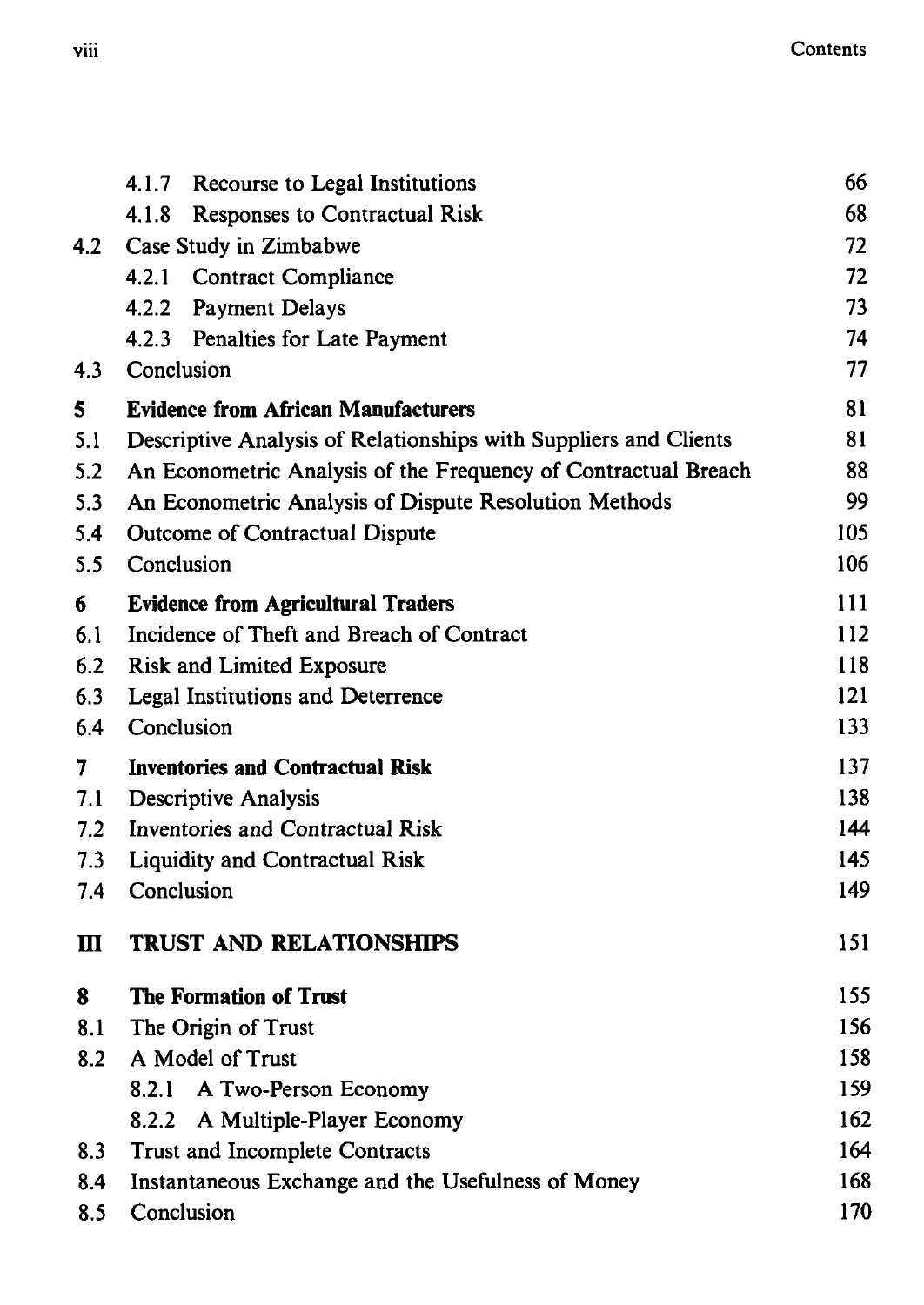## Contents

| 9   | <b>Trust and Business</b>                          | 171 |
|-----|----------------------------------------------------|-----|
| 9.1 | Case Study of Ghanaian and Kenyan Firms            | 171 |
|     | 9.1.1 Avoiding Problems with Clients               | 171 |
|     | 9.1.2 Avoiding Problems with Suppliers             | 174 |
| 9.2 | Case Study of Kenyan Firms                         | 176 |
|     | 9.2.1 Getting Trade Credit from Suppliers          | 176 |
|     | 9.2.2 Granting Trade Credit to Customers           | 178 |
| 9.3 | Case Study of Zimbabwean Firms                     | 181 |
| 9.4 | Conclusion                                         | 185 |
| 10  | <b>Relationships and Agricultural Trade</b>        | 187 |
|     | 10.1 Trade and Relationships                       | 188 |
|     | 10.2 Business Training and Start-up Support        | 188 |
|     | 10.3 Information Sharing                           | 191 |
|     | 10.4 Regularity of Supply and Demand               | 192 |
|     | 10.5 Trade Credit                                  | 194 |
|     | 10.6 Breaches of Contracts and Conflict Resolution | 194 |
|     | 10.7 Risk Sharing                                  | 198 |
|     | 10.8 Conclusion on Madagascar                      | 199 |
|     | 10.9 Relational Contracting and Trade              | 200 |
| IV  | <b>INFORMATION SHARING</b>                         | 205 |
| 11  | <b>Markets and Information</b>                     | 209 |
|     | 11.1 Informal Contract Enforcement                 | 210 |
|     | 11.2 A Model of Relational Contracting             | 214 |
|     | 11.3 Relational Strategies                         | 217 |
|     | 11.4 Equilibrium Conditions                        | 221 |
|     | 11.5 Pure Relational Equilibria                    | 224 |
|     | 11.6 Closed-Shop Equilibria                        | 227 |
|     | 11.7 Conclusion                                    | 229 |
|     | 11.8 Appendix: Proofs of Propositions              | 230 |
| 12  | <b>Decentralized Reputational Penalties</b>        | 235 |
|     | 12.1 Exclusion from Trade                          | 235 |
|     | 12.2 Self-enforcing Stigmatization                 | 237 |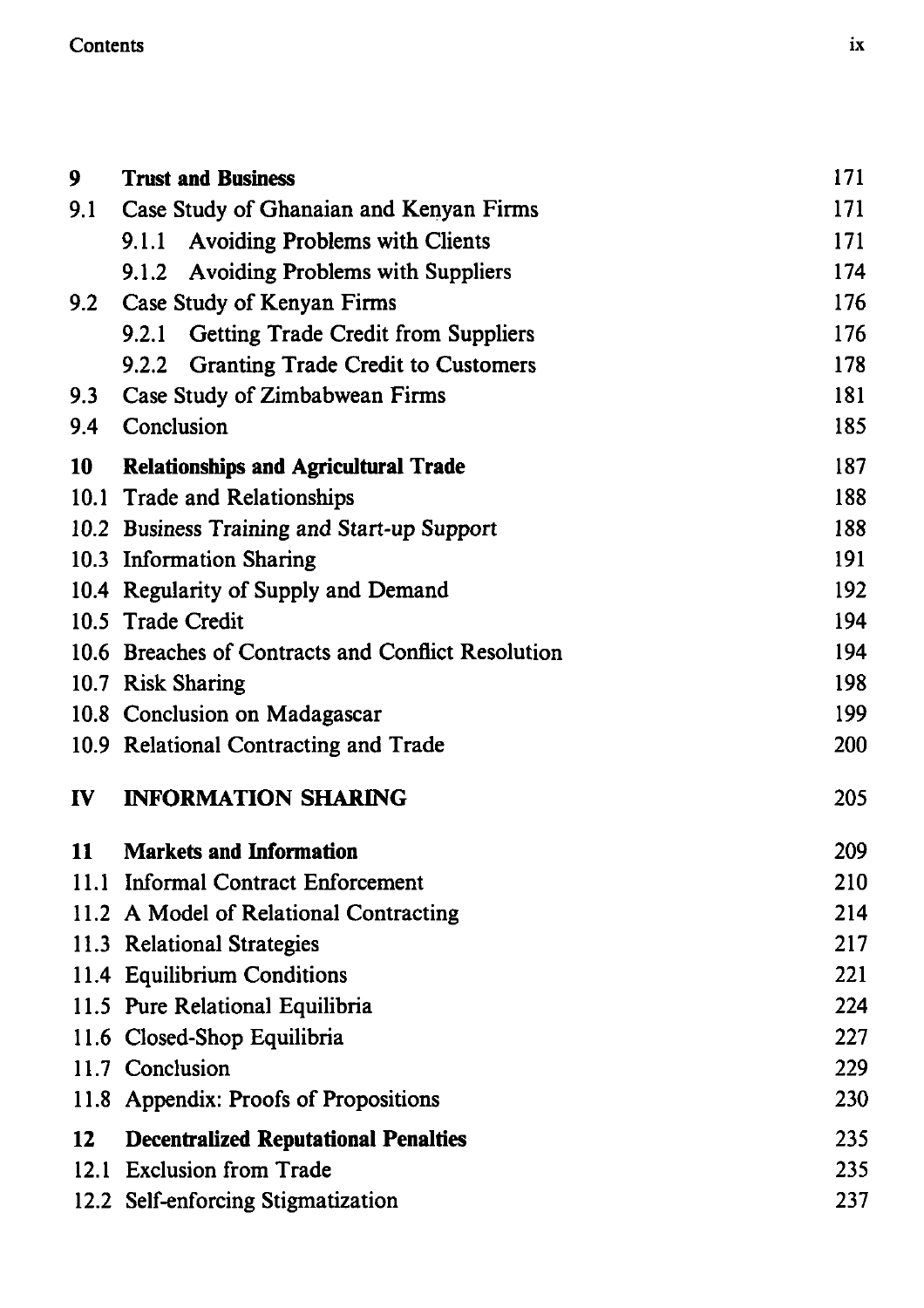|    |                         | 12.3 Spontaneous Market Emergence                           | 239 |
|----|-------------------------|-------------------------------------------------------------|-----|
|    |                         | 12.3.1 The Initiation of Exchange                           | 239 |
|    |                         | 12.3.2 From Pure Relational Contracting to Reputation-Based |     |
|    |                         | Contracting                                                 | 240 |
|    |                         | 12.3.3 The Emergence of Stigmatization                      | 241 |
|    | 12.4 Extensions         |                                                             | 243 |
|    |                         | 12.4.1 Incompetence and Social Learning                     | 243 |
|    |                         | 12.4.2 Endogenizing Screening Costs                         | 244 |
|    |                         | 12.4.3 Formal Information Sharing                           | 244 |
|    |                         | 12.4.4 Anonymous Markets                                    | 245 |
|    | 12.5 Conclusion         |                                                             | 246 |
|    |                         | 12.6 Appendix: Proofs of Propositions                       | 247 |
| 13 |                         | <b>Information Sharing and Socialization</b>                | 251 |
|    |                         | 13.1 Manufacturers in Kenya and Zimbabwe                    | 251 |
|    |                         | 13.1.1 Socialization                                        | 251 |
|    |                         | 13.1.2 Information Sharing and Reputational Penalties       | 253 |
|    |                         | 13.2 Agricultural Traders                                   | 255 |
|    | 13.3 Conclusion         |                                                             | 257 |
| V  |                         | <b>NETWORKS AND MARKETS</b>                                 | 261 |
|    |                         |                                                             |     |
| 14 | <b>Market Formation</b> |                                                             | 265 |
|    |                         | 14.1 General Equilibrium with Nonconvex Transaction Costs   | 266 |
|    |                         | 14.2 The One-Period Economy                                 | 268 |
|    |                         | 14.2.1 Coordination Problems and the Perfect Competitive    |     |
|    |                         | Allocation                                                  | 268 |
|    |                         | 14.2.2 Elements of Graph Theory                             | 271 |
|    |                         | 14.2.3 Connectivity in Graphs and Economies                 | 272 |
|    |                         | 14.2.4 Power, Bargaining, and Exchange                      | 276 |
|    |                         | 14.2.5 Economies with Regular Bargaining Processes          | 280 |
|    |                         | 14.3 Equilibrium and Repeated Interaction                   | 284 |
|    |                         | 14.3.1 Evolutionary Game                                    | 285 |
|    |                         | 14.3.2 Strategic Interaction                                | 286 |
|    |                         | 14.3.3 Overlapping Generations                              | 286 |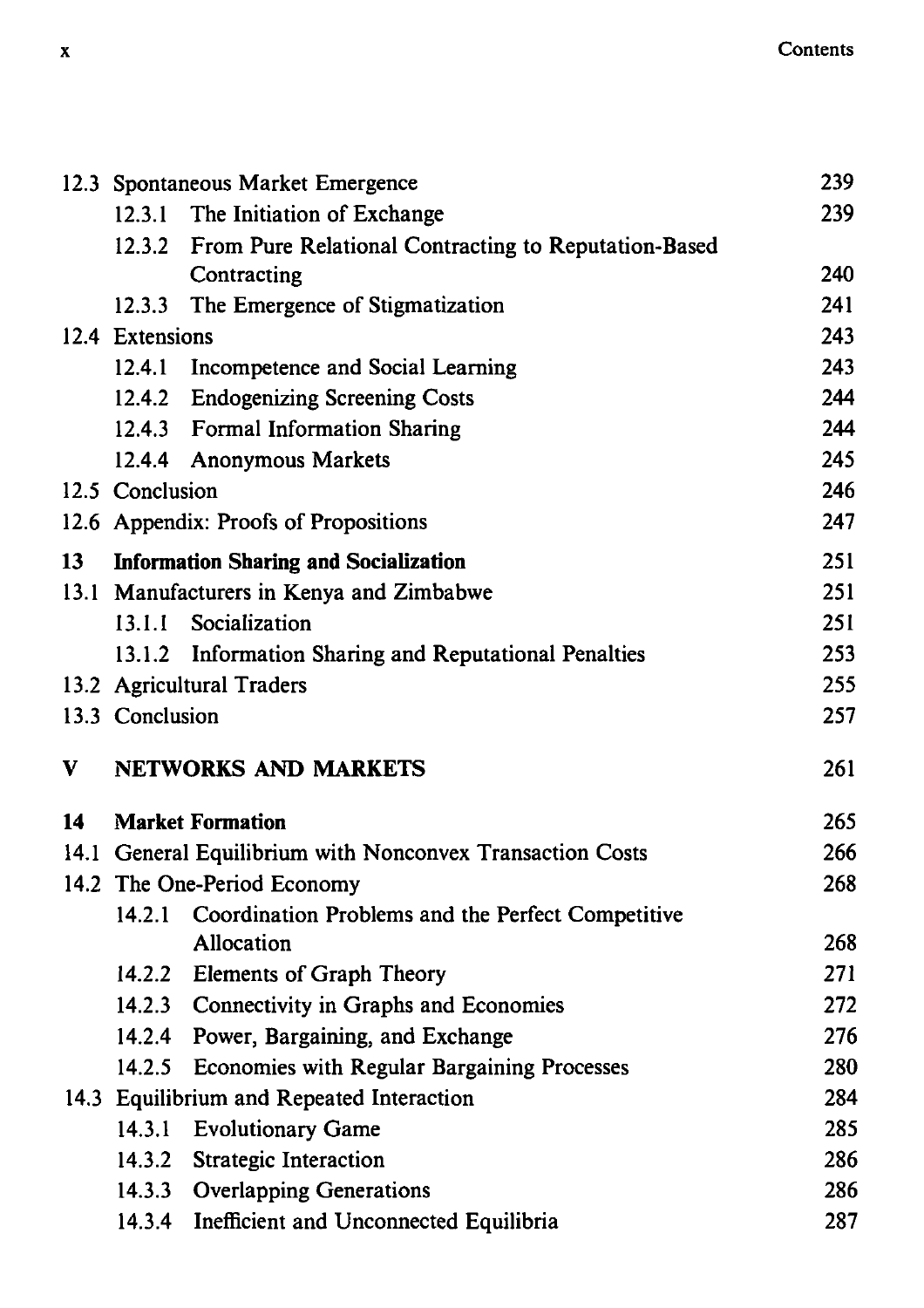.

|    | 14.4 Learning Effects                                       | 288        |
|----|-------------------------------------------------------------|------------|
|    | 14.5 Conclusion                                             | 290        |
| 15 | <b>Business Networks in Africa</b>                          | 293        |
|    | 15.1 Relationships and Networks                             | 293        |
|    | 15.2 Business Networks and Contract Enforcement             | 294        |
|    | 15.3 Business Networks, Competition, and Firm Entry         | 297        |
|    | 15.4 The Origin of Business Networks                        | 304        |
|    | 15.5 Communities and Networks                               | 308        |
|    | 15.6 Conclusion                                             | 310        |
| 16 | Returns to Network Capital in Agricultural Trade            | 313        |
|    | 16.1 Concepts and Testing Strategy                          | 314        |
|    | 16.2 Returns to Network Capital among Agricultural Traders  | 315        |
|    | 16.3 Testing for Network Rents                              | 318        |
|    | 16.4 Accumulation of Social and Physical Capital            | 320        |
|    | 16.5 Conclusion                                             | 326        |
| VI | ETHNICITY AND DISCRIMINATION                                | 327        |
| 17 | <b>Discrimination and Networks</b>                          | 331        |
|    | 17.1 The Various Sources of Discrimination                  | 332        |
|    | 17.2 A Model of Trust-Based Exchange                        | 334        |
|    | 17.3 Statistical Discrimination in Trade Credit             | 344        |
|    | 17.4 Reputation and Network Effects                         | 347        |
|    | 17.5 Conclusion                                             | 350        |
|    | 17.6 Appendix: Proofs of the Propositions                   | 350        |
| 18 | <b>Supplier Credit and Ethnicity</b>                        | 359        |
|    | 18.1 The Data                                               | 360        |
|    | 18.2 Multivariate Analysis                                  | 362        |
|    | 18.3 Conclusion                                             | 368        |
| 19 | <b>Discrimination and Networks in African Manufacturing</b> | 371        |
|    |                                                             |            |
|    | 19.1 Descriptive Analysis                                   | 371        |
|    | 19.2 The Role of Trade Credit                               | 374        |
|    | 19.3 Access to Supplier Credit                              | 376        |
|    | 19.4 Payment Terms                                          | 382<br>383 |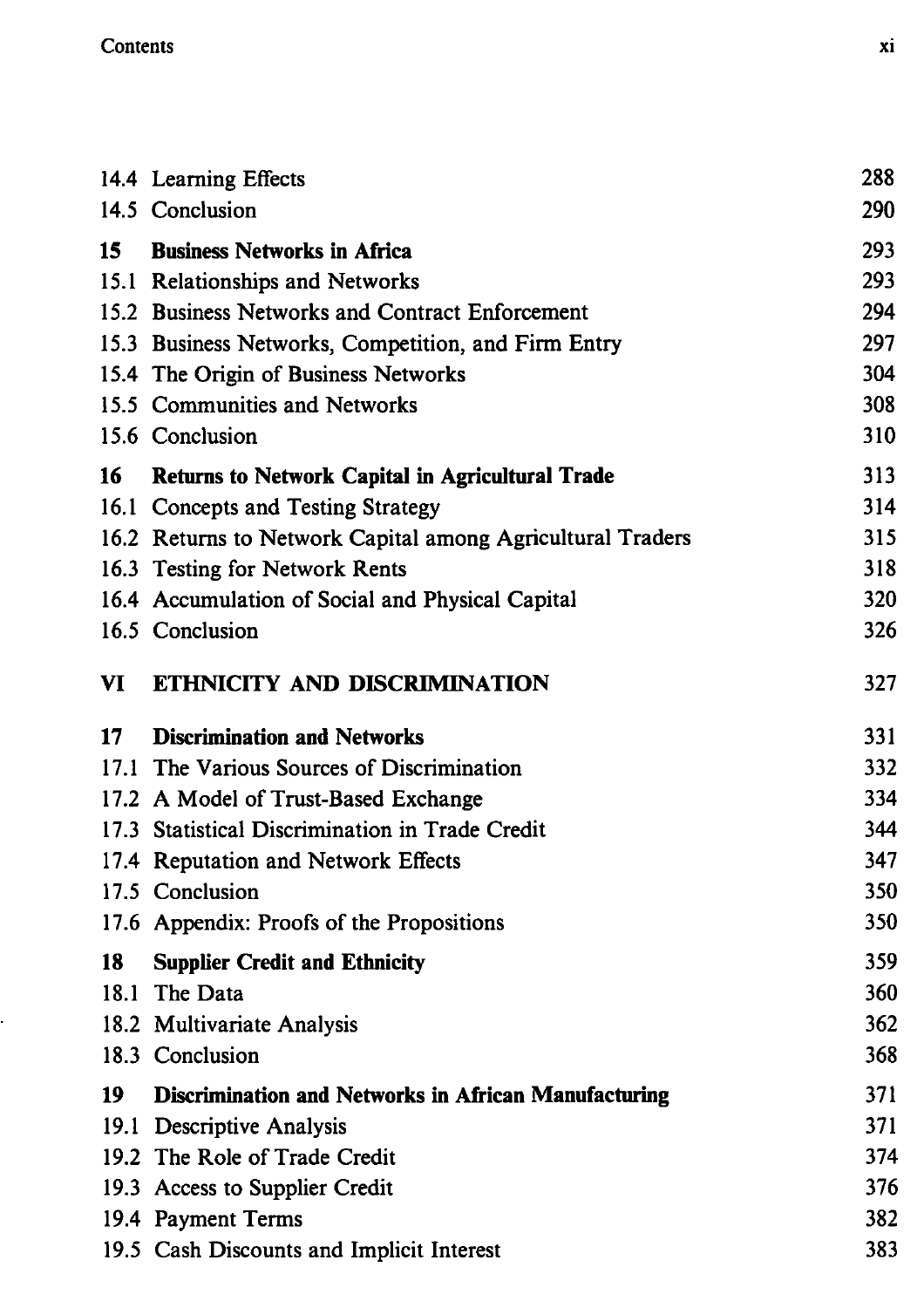|    | 19.6 Bank Credit                                         |     |  |
|----|----------------------------------------------------------|-----|--|
|    | 19.7 Credit to Clients                                   |     |  |
|    | 19.8 Conclusion                                          |     |  |
| 20 | <b>Discrimination and Networks in Agricultural Trade</b> | 397 |  |
|    | 20.1 Descriptive Analysis                                | 397 |  |
|    | 20.2 Econometric Analysis                                | 400 |  |
|    | 20.2.1 Testing for Ethnicity, Gender, and Religion       | 400 |  |
|    | 20.2.2 Testing for Locally Dominant Groups               | 402 |  |
|    | 20.2.3 Testing for Network Effects                       | 402 |  |
|    | 20.3 Endogenous Networks                                 | 403 |  |
|    | 20.4 Conclusion                                          | 411 |  |
| 21 | <b>Finance, Investment, and Networks</b>                 | 421 |  |
|    | 21.1 Start-up Capital                                    | 421 |  |
|    | 21.2 Equity Financing                                    | 422 |  |
|    | 21.3 Investment Finance                                  | 424 |  |
|    | 21.3.1 Source of Investment Finance                      | 424 |  |
|    | 21.3.2 Kenya Case Study                                  | 425 |  |
|    | 21.3.3 Zimbabwe Case Study                               | 426 |  |
|    | 21.4 Liquidity Crises                                    | 429 |  |
|    | 21.4.1 Kenya Case Study                                  | 429 |  |
|    | 21.4.2 Zimbabwe Case Study                               | 430 |  |
|    | 21.5 Enterprise Finance in Africa: A Typology of Firms   | 434 |  |
| VП | <b>CONCLUSIONS AND POLICY IMPLICATIONS</b>               | 437 |  |
| 22 | <b>What Have We Learned?</b>                             | 441 |  |
|    | 22.1 Market Institutions                                 | 441 |  |
|    | 22.2 Firm Dynamics                                       | 444 |  |
|    | 22.2.1 Microenterprises                                  | 445 |  |
|    | 22.2.2 Small and Medium Firms                            | 447 |  |
|    | 22.2.3 Large Firms                                       | 448 |  |
|    | 22.3 Networks, Specialization, and Segmentation          | 448 |  |
|    | 22.4 Networks and Competition                            | 450 |  |
|    | 22.5 Application to International Trade                  | 452 |  |
|    | 22.6 Conclusion                                          |     |  |